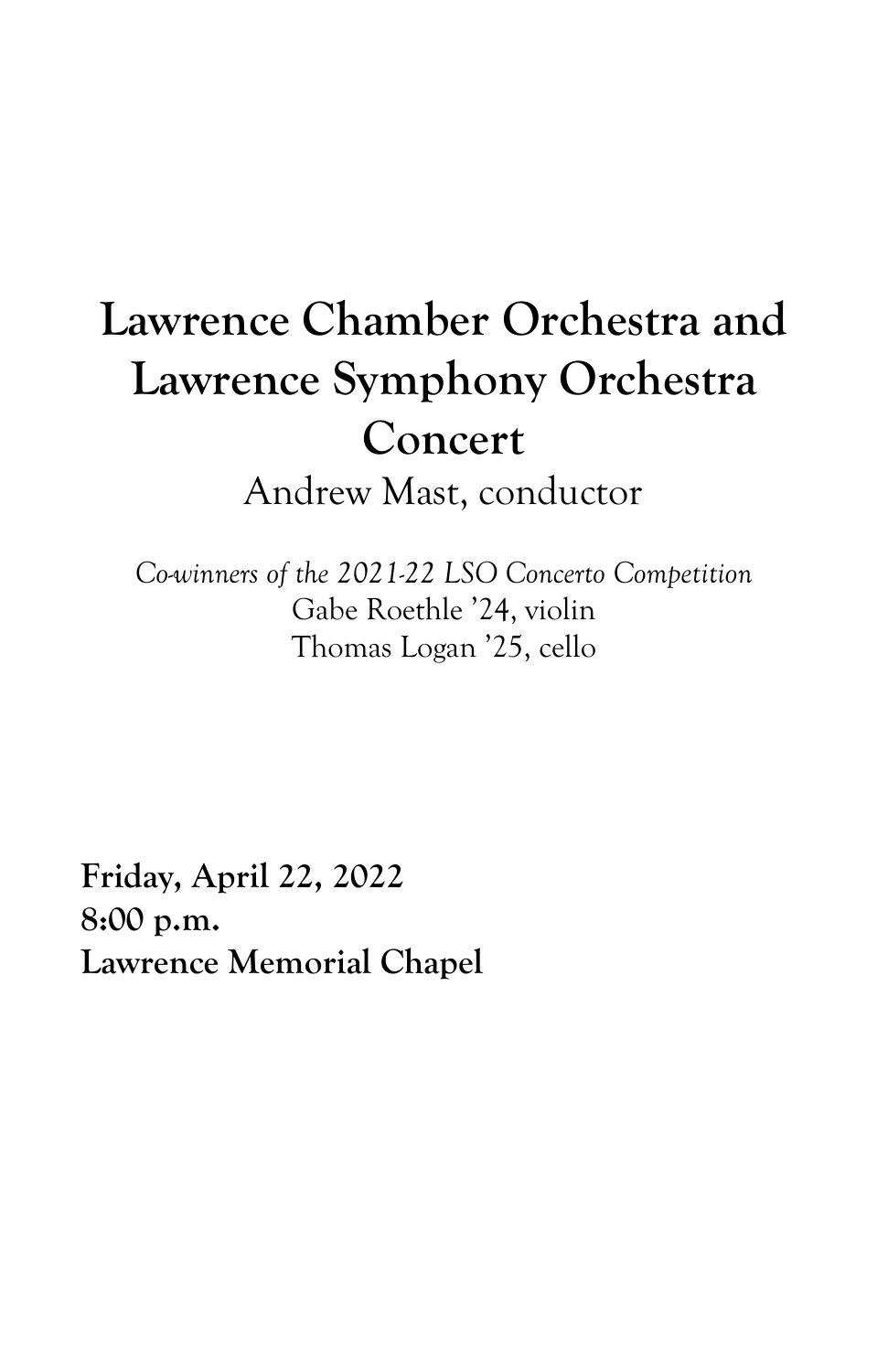# **Lawrence Chamber Orchestra**

*Tango Overture* (2017) José Lezcano

*Lyric for Strings* (1946/1990) George Walker

(b. 1960)

(1922-2018)

*Serenade for Strings in E minor*, op. 20 (1892) Edward Elgar Larghetto Allegretto

# • INTERMISSION •

# **Lawrence Symphony Orchestra**

*Variations on a Rococo Theme, op.* 33 (1877) Pyotr Ilyich Tchaikovsky

(1840-1893)

Thomas Logan '25, cello Co-winner, 2021-22 LSO Concerto Competition

*Violin Concerto No. 2* (1938) Béla Bartók I. Allegro non troppo (1881-1945)

Gabe Roethle '24, violin Co-winner, 2021-22 LSO Concerto Competition

**Outdoor Overture** (1938) Aaron Copland

(1900-1990)

*We collectively acknowledge that Lawrence University is situated on the ancestral homelands of the Menominee and Ho-Chunk people.*

Allegro piacevole (1857-1934)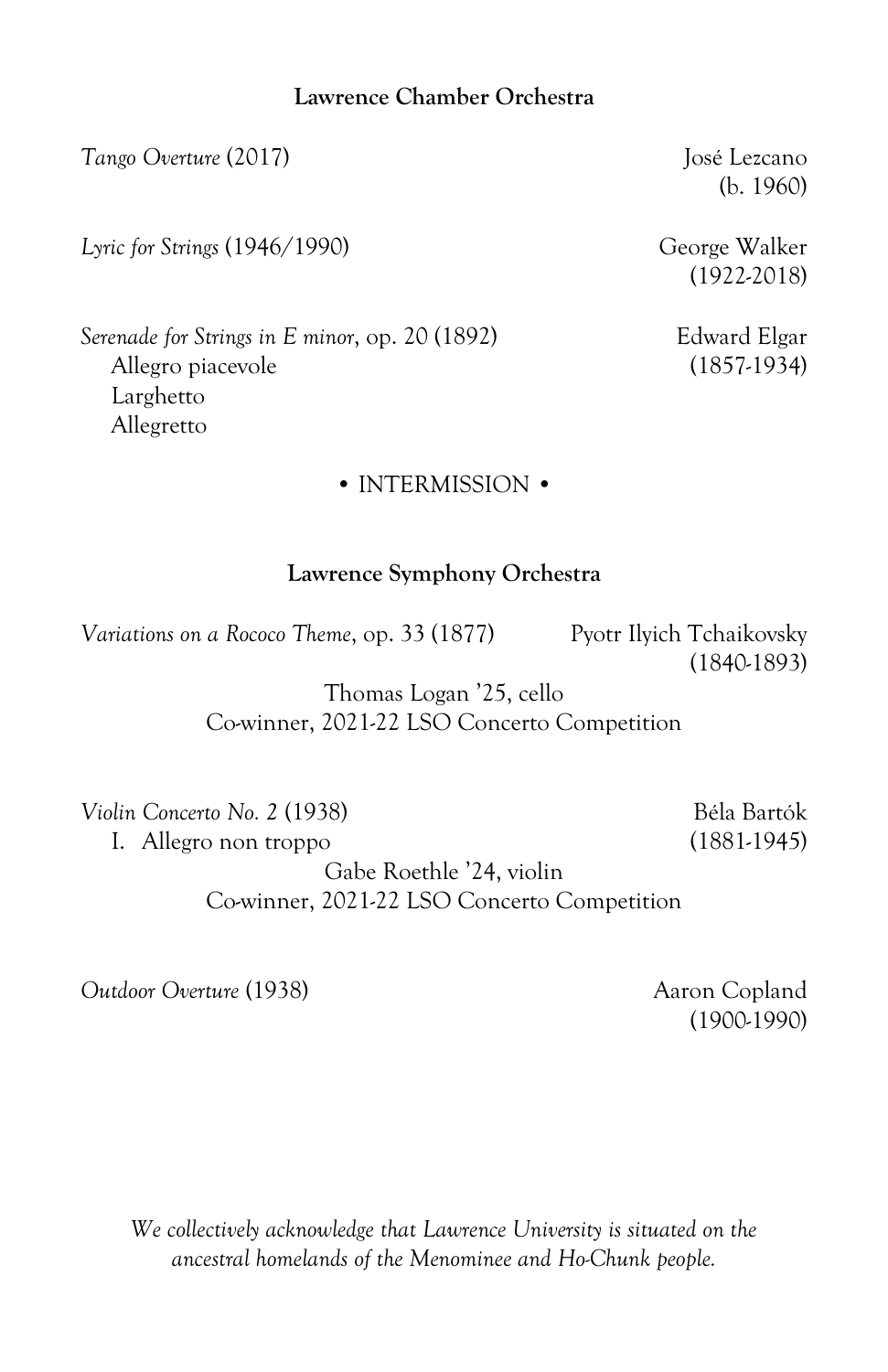From Rockford, Illinois, **Gabe Roethle '24** studies violin with Wen-Lei Gu at Lawrence's Conservatory of Music. Among his previous solo performances is the first movement of the Barber *Violin Concerto* with the Birch Creek Symphony Orchestra in 2019. Gabe has been a member of the Lawrence University Symphony Orchestra since 2019 and has played in the orchestra for Lawrence's production of Mozart's *The Marriage of Figaro*.

Gabe began violin lessons at the age of six with Mary Kuchenmeister at the Music Academy of Rockford and continued with Rachel Handlin through high school. Besides classical music, Gabe dabbles in jazz and improvisatory music, as well as participating in Lawrence University's Gamelan Cahaya Asri. Alongside musical pursuits, Gabe explores his passion for film through Lawrence University's double degree program, taking special interest in the cinemas of David Lynch and Shuji Terayama.

**Thomas Blake Logan '25** is a 20-year-old cellist from Los Angeles, California, where they studied at the Colburn School. A Lawrence sophomore, Thomas studies with Dr. Horacio Contreras, a graduate of Venezuela's prestigious El Sistema program. They also study with Jérôme Pernoo, professor at the Paris Conservatory, for whom they will travel to a workshop in Normandy, France, this summer.

Since entering Conservatory, Thomas has enjoyed performing in a variety of soloistic, chamber music, and orchestral settings. As a first-year, they gave a full recital which was not required but which they programmed, organized, and performed enthusiastically. As cellist of Quartet Lux, they have organized and performed two recitals to date, in addition to appearing regularly in Lawrence's "Music for All" concert series and in a variety of masterclasses, most notably with the Spektral Quartet.

In addition to traditional performance settings, Thomas is passionate about constructive community engagement through music. In Los Angeles, they have been an active member of Urban Voices Project, a nonprofit organization which uses music to bridge homeless individuals to health and wellness support systems. Thomas intends to continue their involvement with similar organizations during their time in college and after graduation, creating music beyond the elitist spheres of the classical music world. In addition to cello, Thomas often spends their time painting, surfing, and rock climbing.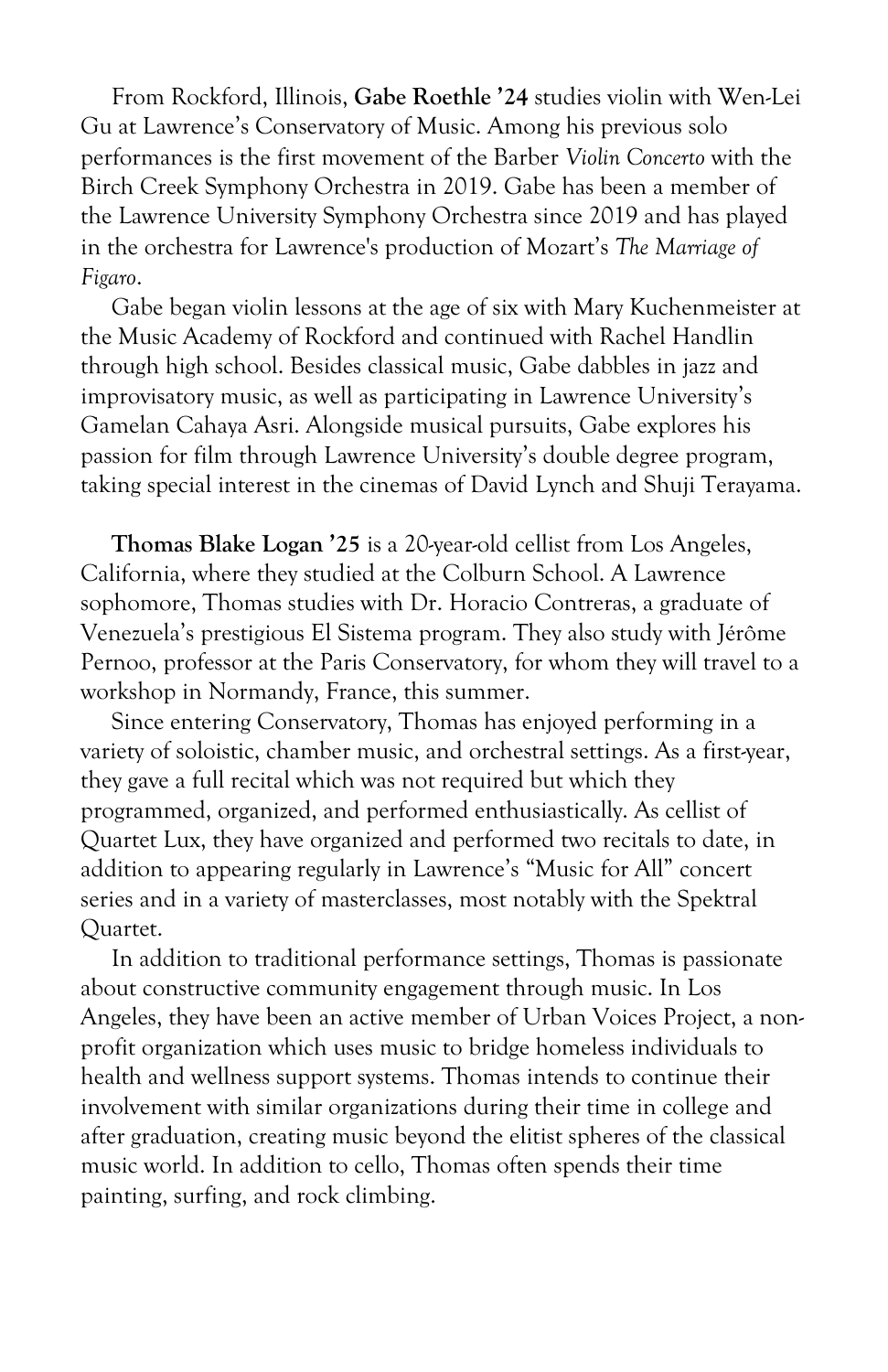# **Lawrence Chamber Orchestra**

Andrew Mast, conductor Personnel are listed in alphabetical order to represent the important contributions of every student

## **VIOLIN I**

Eli Jordan Samantha Correa- Gomez*, asst. Concertmaster* Matthew Piper, *Concertmaster* Nina Schifano Thea Weinbeck

# **VIOLIN II**

Ellie Lutterman Joel Peterson\*‡ Maximiliano Rossetti- Barale+ Ashley Tang

# **VIOLONCELLO**

Ernesto Bañuelos\* Nick Chrisman Sophia Eckdale- Dudley Mystique Evans+ Caitlin Forbes Josue Koenig

# **BASS**

Aaron Brenton+ Linnea Morris Liam Phillips\*

#### **VIOLA**  $K_i = D_i + 1$

| Kiara Didier+  |                       |
|----------------|-----------------------|
| Lee Friedman   | *principal            |
| May Garvey*    | +assistant principal  |
| Penelope Sligh | $\ddagger$ stage crew |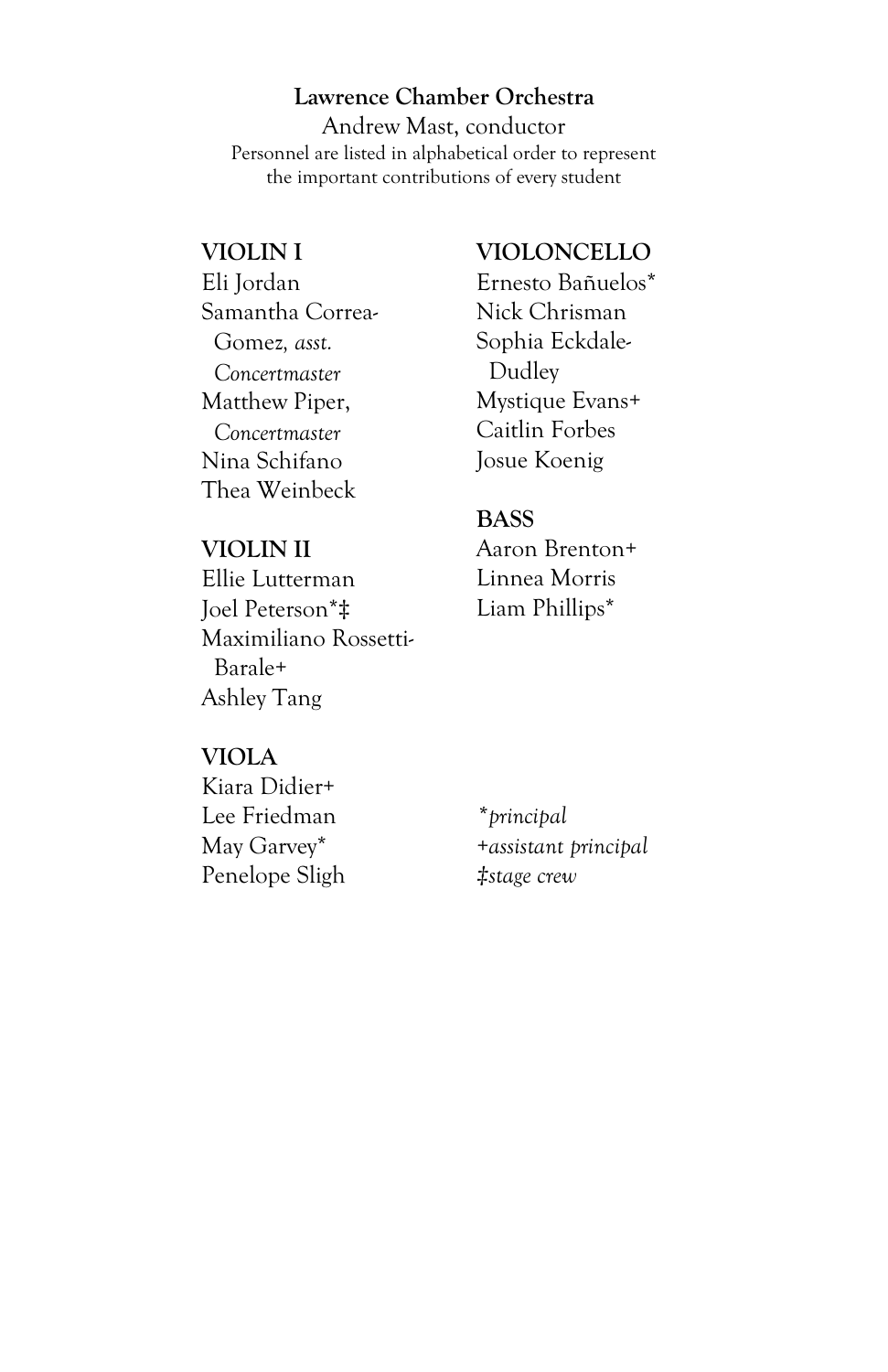# **Lawrence Symphony Orchestra** Andrew Mast, conductor

Personnel are listed in alphabetical order to represent the important contributions of every student

#### **VIOLIN I**

Ben Campbell,  *concertmaster* Lucien Hagler- Haloftis Mia Kraker, *assist. concertmaster* Mara Logan Molly Long Joel Peterson+‡ Gabe Roethle Jessica Toncler† Kathryn Williams Marissa Zintel

## **VIOLIN II**

Zoë Boston† Taylor DeCastro\* Autymn Fitch Jelani Jones Mindara Krueger- Olson† Madeline Markham Avery Riel Brock Royle Nell Rudoff

## **VIOLA**

Chris Chang Kai Frueh Amy Gruen Chuzhe Huang Kelsey Knapp Lexie Livingood Alana Melvin\* Megan Mendyke Brett Schneider Cora Tenenbaum Mallory Welsch Courtney Wilmington+

## **VIOLONCELLO**

Nora Briddell Troy Cassidy Arthur Johnson Rachel Joo Alex Lewis\* Thomas Logan Henry McEwen+ Skylar Niang Zofia Sabee Annika Schmidt Stephen Simuncak Sarah Smith David Yudis

## **BASS**

Ryan Erdmann+ Matt Jahnke\*‡ Ben Lewis Louisa Olsen Jando Valdez

## **FLUTE**

Isabella Cisneros\* Alison Gauvreau Amber Newman

## **OBOE**

Sherilyn Patterson Carter Smith Michael Van Dervoort Emily Zuniga\* (EH)

## **CLARINET**

Georgia Chau Nita Isom\* Jazzlyn Timper (bass)

#### **BASSOON**

Iris Hakes Maya Lines Nate Scott\*

## **HORN**

Cole Galbraith\* Carter Howe Connor Parr Alan Schlessinger\*

#### **TRUMPET**

Theresa Gruber-Miller Gaston Kaisin\* Brianna McCarthy Eviatar Shlosberg Liam Traynor

# **TROMBONE**

Nathan Graff Ryan Saladin Omar Tlatelpa Nieto\*

**TUBA** Chance Arnold

**TIMPANI** Ben DePasquale\*

## **PERCUSSION** Keenan McDonald Aaron Montreal Seth Ploeckelman

**HARP** Rachel Overby

**CELESTA** Alex Alden

*\*principal +assistant principal †librarian ‡stage crew*